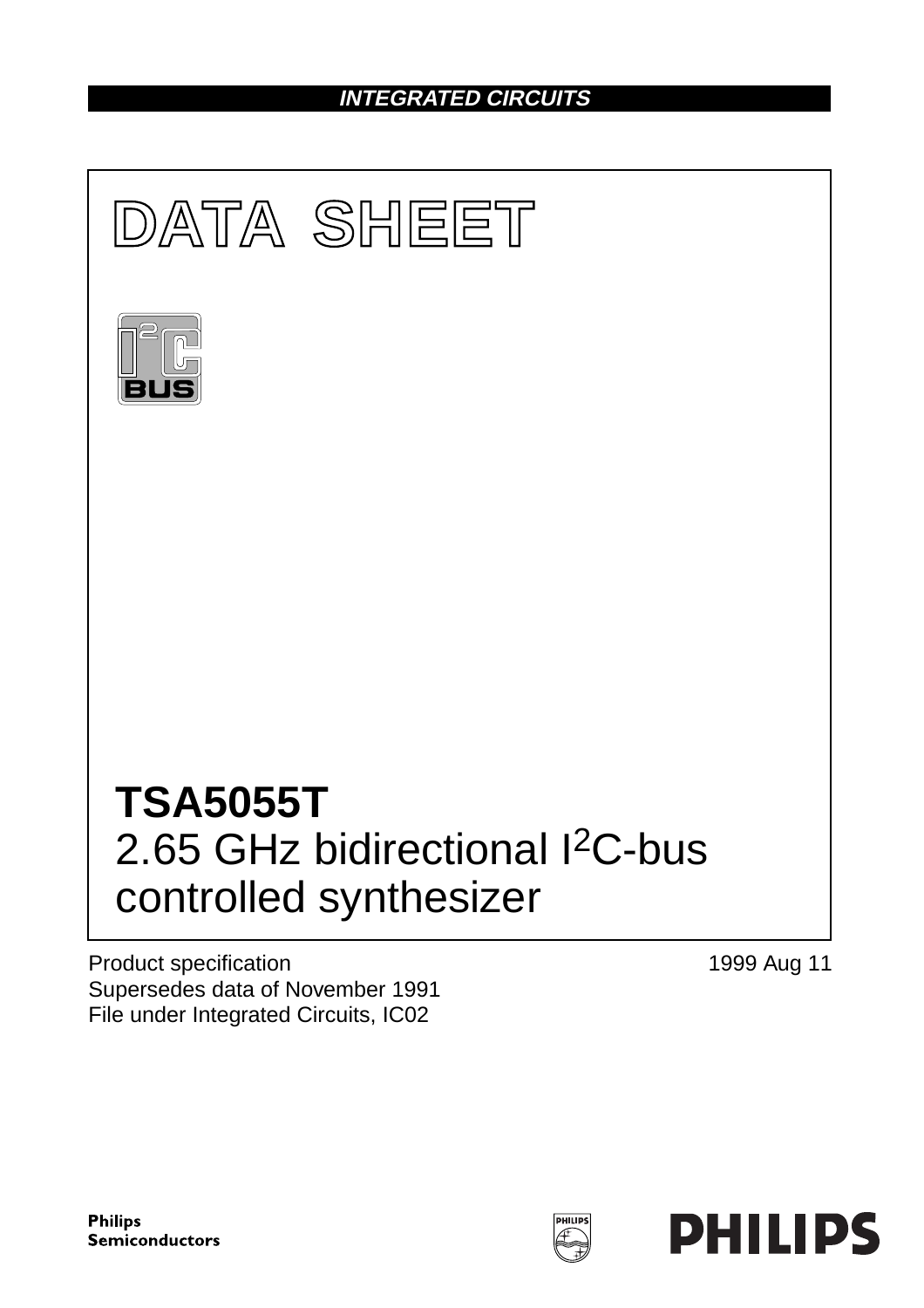## **2.65 GHz bidirectional I2C-bus controlled synthesizer TSA5055T**

## **FEATURES**

- Complete 2.65 GHz single-chip system
- Low power 5 V, 60 mA
- I 2C-bus programming
- In-lock flag
- Varicap drive disable
- Low radiation
- 5-level Analog to Digital Converter (ADC)
- Address selection for Picture-In-Picture (PIP), DBS tuner, etc.
- 6 controllable outputs, 4 bidirectional
- Power-down flag
- Available in SOT109-1 (SO16) package
- Symmetrical or asymmetrical drive.

## **APPLICATIONS**

- Satellite TV
- High IF cable tuning systems.

## **QUICK REFERENCE DATA**



## **GENERAL DESCRIPTION**

The TSA5055T is a single-chip PLL frequency synthesizer designed for satellite TV tuning systems. It may be used with a symmetrical input (pins 13 and 14) or with an asymmetrical input (pin 13).

Control data is entered via the I2C-bus; five serial bytes are required to address the device, select the oscillator frequency, program the six output ports and set the charge-pump current. Four of these ports can also be used as input ports (three general purpose I/O ports, one ADC). Digital information concerning these ports can be read out of the TSA5055T on the SDA line (one status byte) during a READ operation. A flag is set when the loop is 'in-lock' and is read during a READ operation. The device has one fixed I2C-bus address and three programmable addresses, programmed by applying a specific voltage to port 3. The phase comparator operates at 7.8125 kHz when a 4 MHz crystal is used.

| <b>SYMBOL</b>     | <b>PARAMETER</b>                                | MIN.            | TYP. | MAX.                     | <b>UNIT</b> |
|-------------------|-------------------------------------------------|-----------------|------|--------------------------|-------------|
| $V_{\rm CC}$      | supply voltage                                  | 4.5             | 5    | 5.5                      | V           |
| $I_{\rm CC}$      | supply current                                  |                 | 60   | 80                       | mA          |
| $f_{RF}$          | RF input frequency range                        | 1               | —    | 2.65                     | GHz         |
| $V_{I(rms)}$      | input voltage level (RMS value)                 |                 |      |                          |             |
|                   | 1 to 1.8 GHz                                    | 50              |      | 300                      | mV          |
|                   | 1.8 to 2.65 GHz                                 | 70              |      | 300                      | mV          |
| $f_{\text{XTAL}}$ | crystal oscillator frequency                    | 3.2             | 4    | 4.48                     | <b>MHz</b>  |
| ZXTAL             | crystal oscillator impedance (absolute value)   | 600             | 1000 |                          | Ω           |
| $I_{\rm O}$       | open-collector output current P7, P6, P5 and P4 |                 |      | 10                       | mA          |
|                   | output current P3 and P0                        | $\qquad \qquad$ |      | $\overline{\phantom{0}}$ | mA          |
| $T_{amb}$         | ambient temperature                             | $-20$           |      | $+85$                    | $^{\circ}C$ |
| $T_{\text{stg}}$  | storage temperature                             | $-40$           |      | $+150$                   | $^{\circ}C$ |

## **ORDERING INFORMATION**

| <b>TYPE NUMBER</b> |                  | <b>PACKAGE</b>                                             |                      |  |  |  |  |
|--------------------|------------------|------------------------------------------------------------|----------------------|--|--|--|--|
|                    | <b>NAME</b>      | <b>DESCRIPTION</b>                                         | <b>CODE</b>          |  |  |  |  |
| TSA5055T           | SO <sub>16</sub> | plastic small outline package; 16 leads; body width 3.9 mm | SOT <sub>109-1</sub> |  |  |  |  |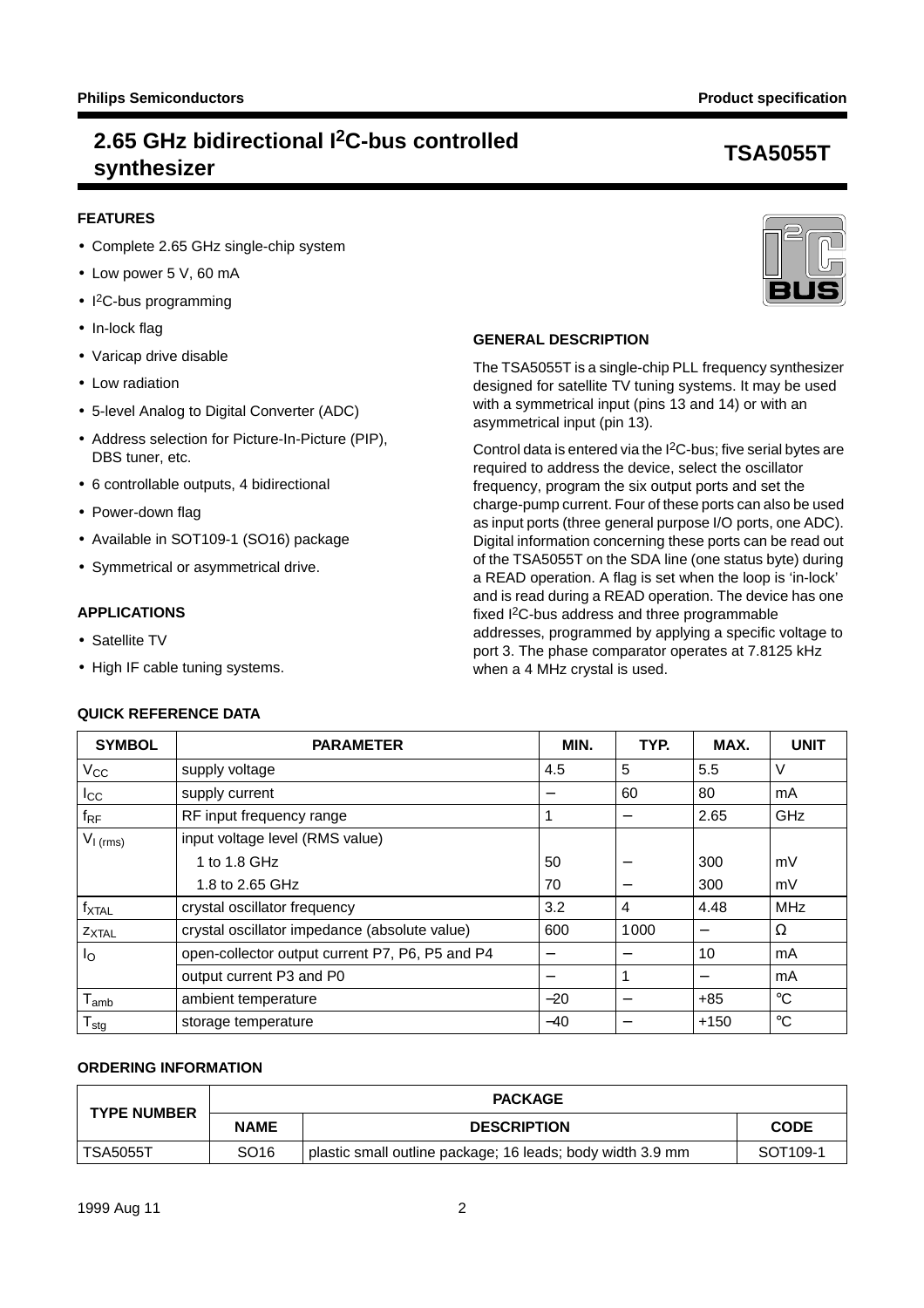# Product specification

## **2.65** synthesizer synthesizer 2.65 GHz bidirectional I GHz bidirectional I<sup>2</sup>C-bus controlled 2C-bus controlled

## TSA5055T



 $\omega$  rotated correctly when browsing through the pdf in the Acrobat reader.This text is here in the pdf in the  $\alpha$ 

ပ

Product specification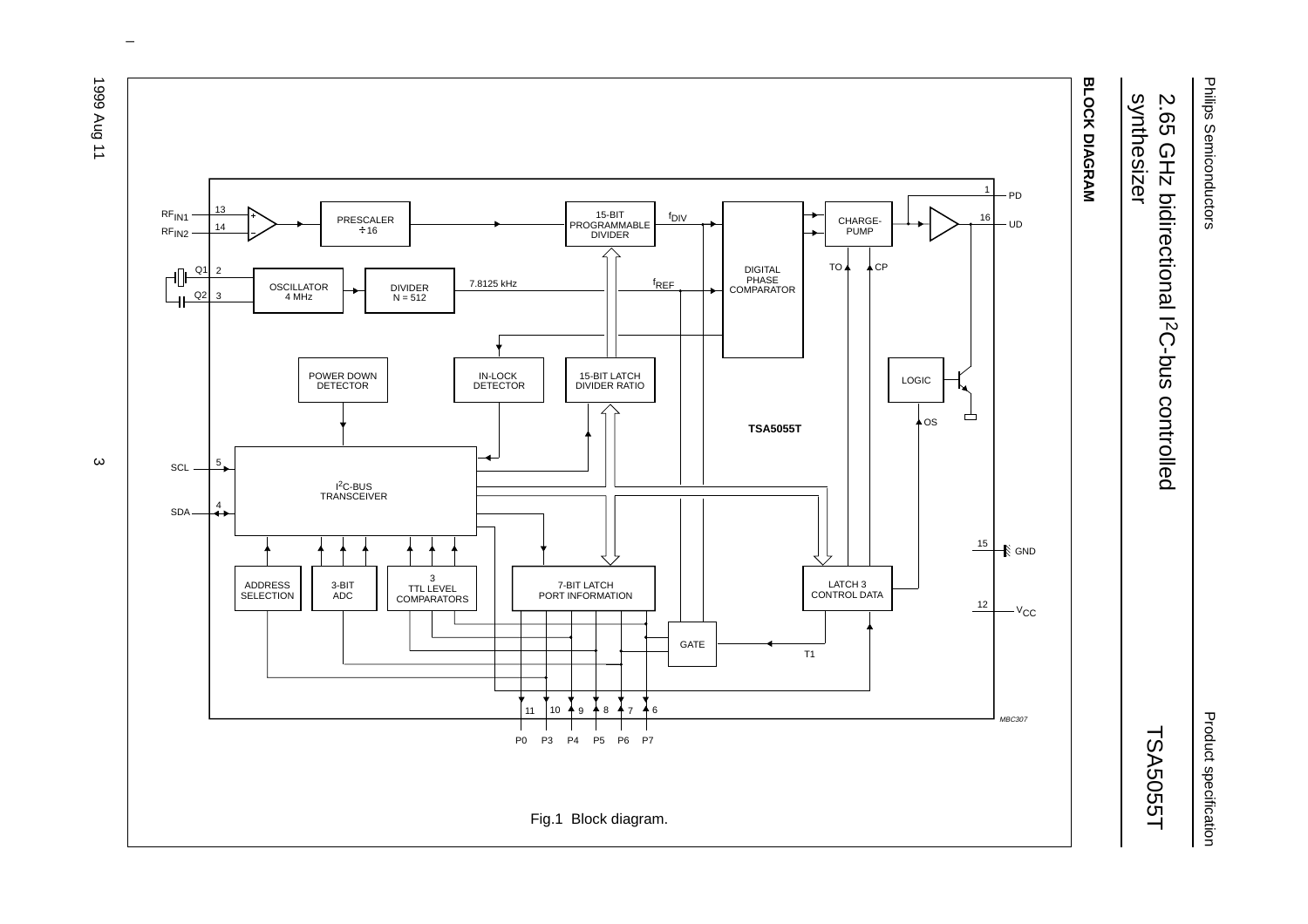## **PINNING**

| <b>SYMBOL</b>     | <b>PIN</b> | <b>DESCRIPTION</b>                               |
|-------------------|------------|--------------------------------------------------|
| PD                | 1          | charge-pump output                               |
| Q1                | 2          | crystal oscillator input 1                       |
| Q <sub>2</sub>    | 3          | crystal oscillator input 2                       |
| <b>SDA</b>        | 4          | serial data input/output                         |
| <b>SCL</b>        | 5          | serial clock input                               |
| P7                | 6          | port output/input (general<br>purpose)           |
| P <sub>6</sub>    | 7          | port output/input (ADC)                          |
| P <sub>5</sub>    | 8          | port output/input (general<br>purpose)           |
| P <sub>4</sub>    | 9          | port output/input (general<br>purpose)           |
| P <sub>3</sub>    | 10         | port output (also used for address<br>selection) |
| P <sub>0</sub>    | 11         | port output                                      |
| $V_{CC}$          | 12         | voltage supply                                   |
| RF <sub>IN1</sub> | 13         | RF signal input 1                                |
| RF <sub>IN2</sub> | 14         | RF signal input 2 (decoupled)                    |
| <b>GND</b>        | 15         | ground                                           |
| UD                | 16         | drive output                                     |

## **FUNCTIONAL DESCRIPTION**

## **General**

The TSA5055T is controlled via the 2-wire I<sup>2</sup>C-bus. For programming, there is one (7-bit) module address and the R/W bit for selecting READ or WRITE mode.

## **WRITE mode: R/W=0**; see Table 1

After the address transmission (first byte), data bytes can be sent to the device. Four data bytes are needed to fully program the TSA5055T. The bus transceiver has an auto-increment facility that permits the programming of the TSA5055T within one single transmission (address + four data bytes).

The TSA5055T can also be partly programmed on the condition that the first data byte following the address is byte 2 or byte 4.



The meaning of the bits in the data bytes is given in Table 1. The first bit of the first data byte transmitted indicates whether frequency data (first bit  $= 0$ ) or charge-pump and port information (first bit  $= 1$ ) will follow. Until an I2C-bus STOP condition is sent by the controller, additional data bytes can be entered without the need to re-address the device. This allows a smooth frequency sweep for fine tuning. At power-on, the ports are set to the high-impedance state.

The 7.8125 kHz reference frequency is obtained by dividing the output of the 4 MHz crystal oscillator by 512. Because the input of the RF signal is first divided by 16, the step size is 125 kHz. A 3.2 MHz crystal can offer a step size of 100 kHz.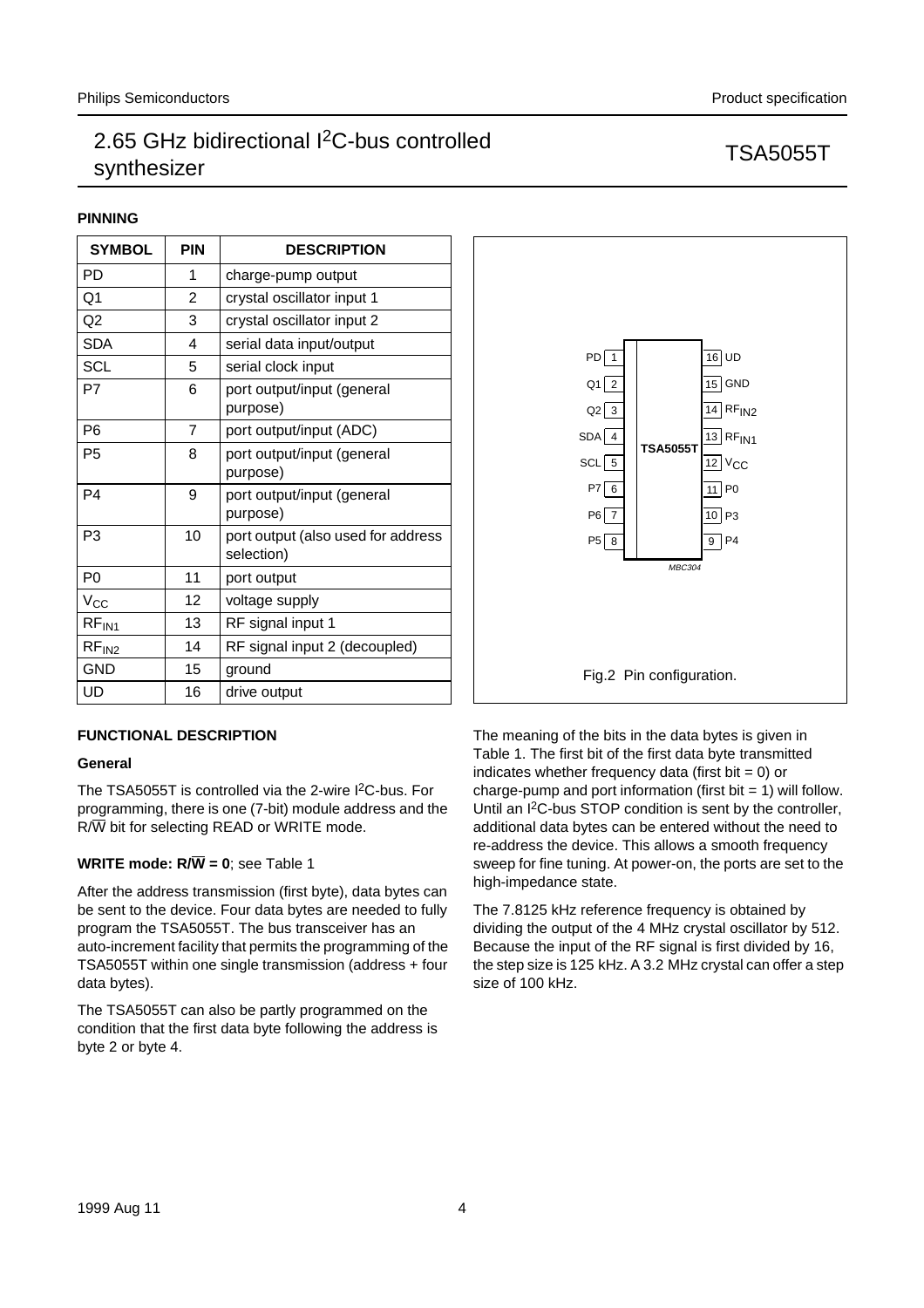| <b>BYTE</b>                | <b>MSB</b> |                 | <b>LSB</b><br><b>DATA BYTE</b> |                 |                 |                 |                 |                |   | <b>COMMAND</b> |
|----------------------------|------------|-----------------|--------------------------------|-----------------|-----------------|-----------------|-----------------|----------------|---|----------------|
| Address                    |            |                 |                                | 0               |                 | MA <sub>1</sub> | MA <sub>0</sub> | 0              | A | byte 1         |
| Programmable divider       |            | N <sub>14</sub> | N <sub>13</sub>                | N <sub>12</sub> | N <sub>11</sub> | N <sub>10</sub> | N <sub>9</sub>  | N <sub>8</sub> | A | byte 2         |
|                            | N7         | N <sub>6</sub>  | N <sub>5</sub>                 | N <sub>4</sub>  | N <sub>3</sub>  | N <sub>2</sub>  | N <sub>1</sub>  | N <sub>0</sub> | A | byte 3         |
| Charge-pump and test bits  |            | CР              | Τ1                             | T0              |                 |                 |                 | OS             | A | byte 4         |
| Output ports, control bits | P7         | P6              | P <sub>5</sub>                 | P4              | P3              | Χ               | v               | P <sub>0</sub> | A | byte 5         |

## **Table 1** Write data format; see notes 1 to 13

## **Notes**

- 1. MA1 and MA0: programmable address bits (see Table 3).
- 2. A: Acknowledge bit.
- 3. N14 to N0: programmable divider bits.
- 4.  $N = N14 \times 2^{14} + N13 \times 2^{13} + ... + N1 \times 2^{1} + N0$ .
- 5. CP: charge-pump current.  $CP = 0$ : 50 µA;  $CP = 1$ : 220 µA.
- 6. P7 to P4 = 1: open-collector outputs are active.
- 7. P7 to P3 and P0 = 0: outputs are in high-impedance state.
- 8. P3 and P0 = 1: current-limited outputs are active.
- 9. T1, T0 and  $OS = 0$ , 0 and 0: normal operation.
- 10. T1 = 1: P6 =  $f_{REF}$  and P7 =  $f_{DIV}$ .
- 11. T $0 = 1$ : 3-state charge-pump.
- 12. OS = 1: Operational amplifier output is switched off (varicap drive disable).
- 13. X: don't care.

## **READ mode: R/W=1**; see Table 2

Data can be read out of the TSA5055T by setting the R/W bit to 1. After the slave address has been recognized, the TSA5055T generates an Acknowledge signal (A) and the first data byte (status byte) is transferred to the SDA line (MSB first). Data is valid on the SDA line while the SCL clock signal is HIGH.

A second data byte can be read out of the TSA5055T if the processor generates an Acknowledge signal on the SDA line. End of transmission will occur if the processor does not send an Acknowledge signal.

The TSA5055T will then release the data line to allow the processor to generate a STOP condition. When ports P3 to P7 are used as inputs, they must be programmed to their high-impedance state.

The POR flag (Power-On Reset) is set to 1 at power-on and when  $V_{CC}$  goes below 3 V. The flag is reset when an end of data is detected by the TSA5055T (end of a READ sequence). Control of the loop is made possible with the in-lock flag FL, which indicates when the loop is phase-locked  $(FL = 1)$ .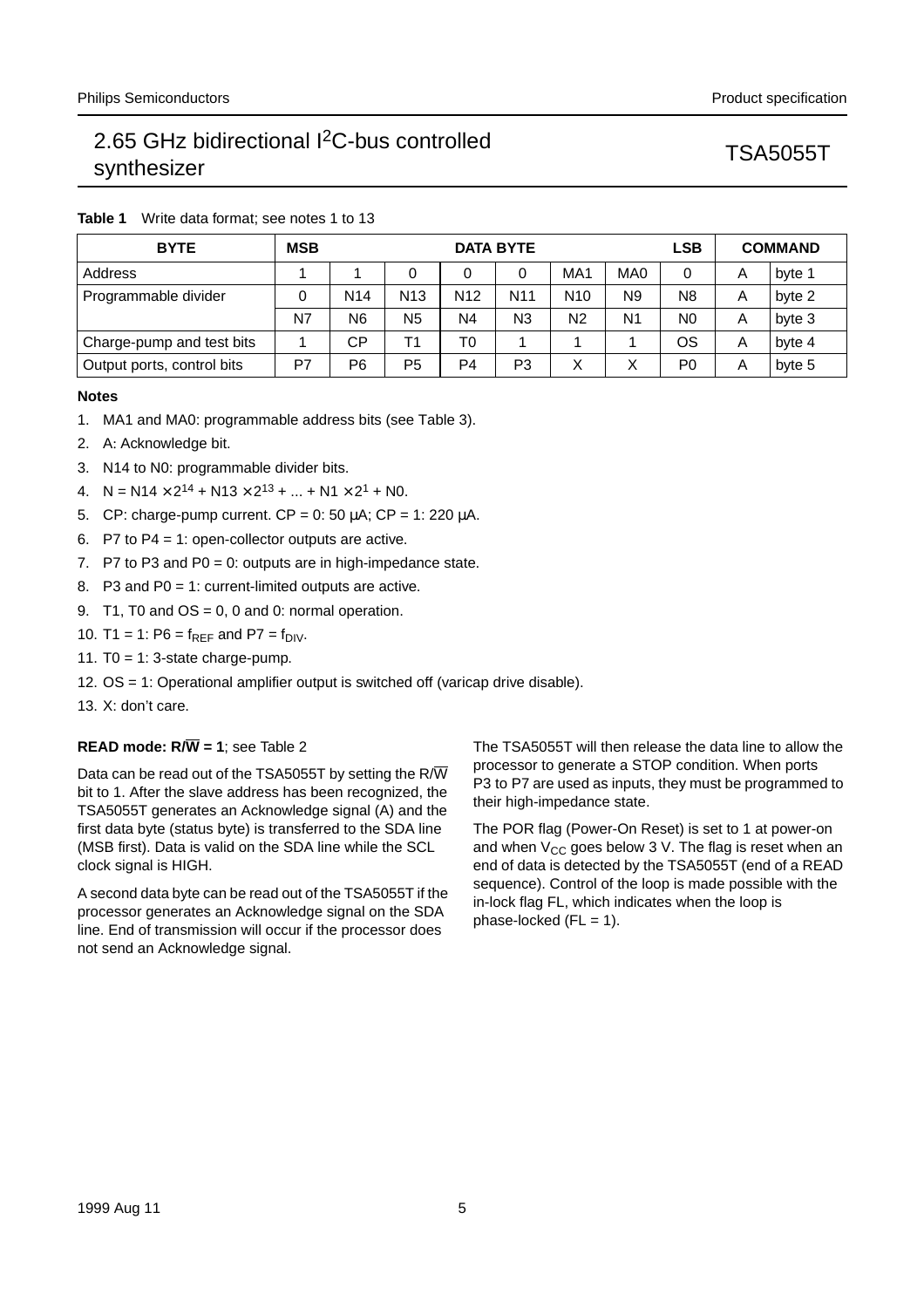**Table 2** Read data format (see notes 1 to 5)

| <b>BYTE</b> | <b>MSB</b> |   |          |  | LSB<br><b>DATA BYTE</b> |                 |                 | <b>COMMAND</b> |            |        |
|-------------|------------|---|----------|--|-------------------------|-----------------|-----------------|----------------|------------|--------|
| Address     |            |   |          |  |                         | MA <sub>1</sub> | MA <sub>0</sub> |                | $\sqrt{ }$ | byte 1 |
| Status byte | <b>POR</b> | ┕ | מו<br>ı∠ |  | 10                      | A2              | Δ.<br>. .       | A0             |            | byte 2 |

## **Notes**

- 1. POR: Power-on reset flag (POR = 1 on power-on).
- 2. FL: in-lock flag ( $FL = 1$  when the loop is phase-locked).
- 3. I2, I1 and I0: digital information for I/O ports P7, P5 and P4 respectively.
- 4. A2, A1 and A0: digital outputs of the 5-level ADC. Accuracy is  $1/2$  LSB (see Table 4).
- 5. MSB is transmitted first.

Bits I2, I1 and I0 represent the status of the I/O ports P7, P5 and P4, respectively. A logic '0' indicates a LOW level and a logic '1' a HIGH level (TTL levels). A built-in 5-level ADC is available at I/O port P6. This ADC can be used to feed AFC information to the controller from the IF section of the receiver, as shown in Fig.4. The relationship between bits A2, A1, A0 and the input voltage at port P6 is given in Table 4.

## **Table 3** Address selection

| MA1 | MA0 | <b>VOLTAGE APPLIED ON PORT P3</b>                |
|-----|-----|--------------------------------------------------|
|     |     | 0 to 0.1 $\rm V_{CC}$                            |
|     |     | always valid                                     |
|     |     | $\vert$ 0.4V <sub>CC</sub> to 0.6V <sub>CC</sub> |
|     |     | 0.9 $V_{CC}$ to 13.5 V                           |

## **Address selection**; see Table 3

The module address contains programmable address bits (MA1 and MA0), which offer the possibility of having several synthesizers (up to three) in one system. The relationship between MA1 and MA0 and the input voltage at port P3 is given in Table 3.

## **Table 4** ADC levels

| A2 | A <sub>1</sub> | A0 | <b>VOLTAGE APPLIED ON PORT P6</b>                 |
|----|----------------|----|---------------------------------------------------|
|    | 0              | 0  | $\vert$ 0.6V $_{\rm CC}$ to V $_{\rm CC}$         |
|    |                |    | 0.45 $V_{CC}$ to 0.6 $V_{CC}$                     |
| 0  |                | 0  | $\vert$ 0.3V <sub>CC</sub> to 0.45V <sub>CC</sub> |
| 0  | 0              |    | $\vert$ 0.15V <sub>CC</sub> to 0.3V <sub>CC</sub> |
|    | 0              |    | 0 to $0.15V_{CC}$                                 |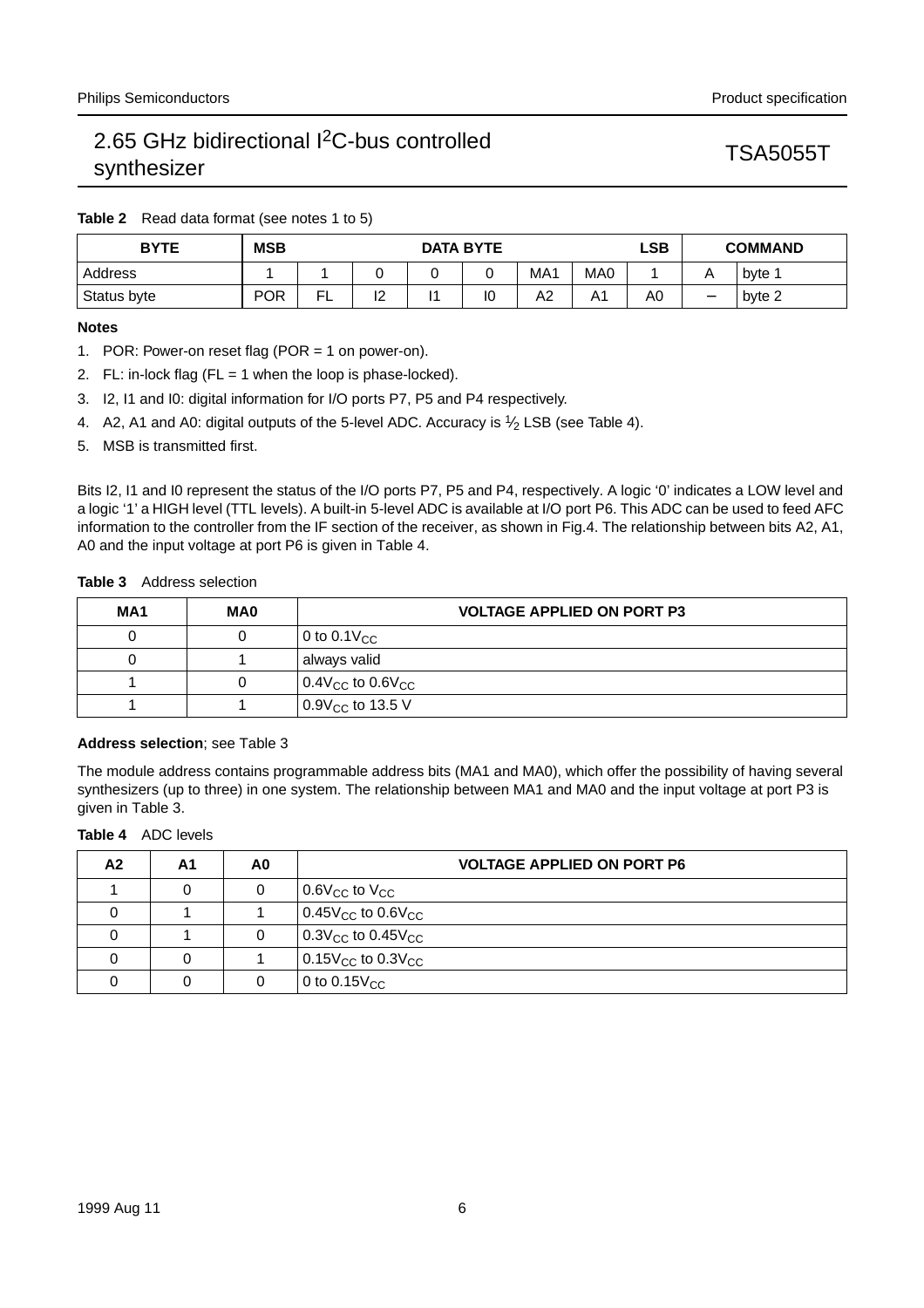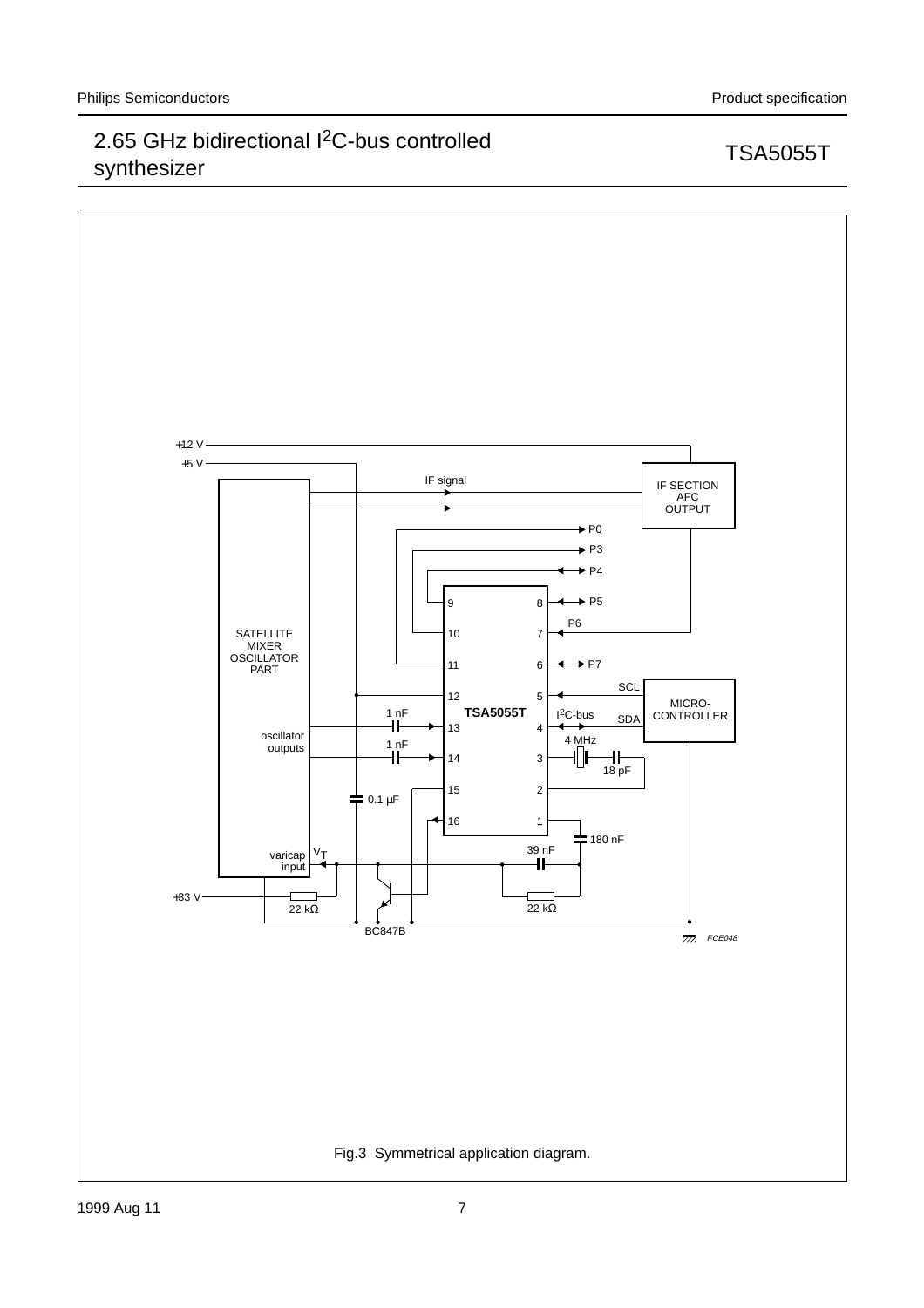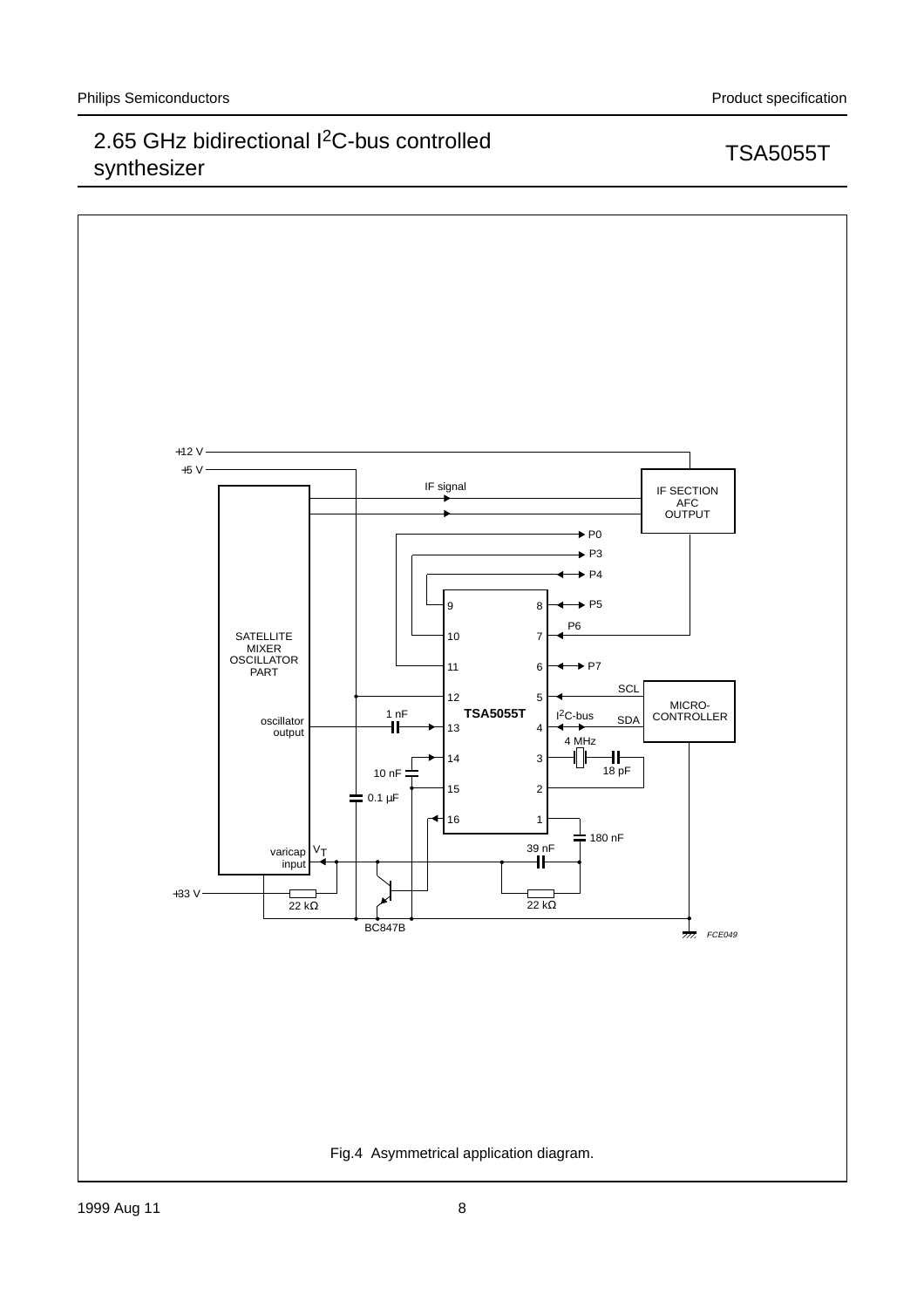## **LIMITING VALUES**

In accordance with the Absolute Maximum Rating System (IEC 134).

| <b>SYMBOL</b>         | <b>PARAMETER</b>                                       | MIN.   | MAX.     | <b>UNIT</b>  |
|-----------------------|--------------------------------------------------------|--------|----------|--------------|
| $V_{\rm CC}$          | supply voltage                                         | $-0.3$ | $+6$     | V            |
| $V_{O(PD)}$           | charge-pump (PD) output voltage                        | $-0.3$ | $V_{CC}$ | V            |
| $V_{I(Q1)}$           | crystal (Q1) input voltage                             | $-0.3$ | $V_{CC}$ | V            |
| V <sub>I/O(SDA)</sub> | serial data (SDA) input/output voltage                 | $-0.3$ | $+6$     | V            |
| $V_{I(SCL)}$          | serial clock (SCL) input voltage                       | $-0.3$ | $+6$     | V            |
| $VI/O(P7-P0)$         | input/output ports (P7 to P3 and P0) voltage           | $-0.3$ | $+16$    | ٧            |
| $V_{I(RFIN)}$         | prescaler inputs ( $RF_{IN1}$ and $RF_{IN2}$ ) voltage | $-0.3$ | $+2.5$   | V            |
| $V_{O(UD)}$           | drive output (UD) voltage                              | $-0.3$ | $V_{CC}$ | V            |
| $IO(P4-P7)$           | output ports (P7 to P4) current (open-collector)       | $-1$   | $+15$    | mA           |
| $I_{O(SDA)}$          | serial data (SDA) output current (open-collector)      | $-1$   | $+5$     | mA           |
| $T_{\text{stg}}$      | storage temperature                                    | $-40$  | $+150$   | °C           |
| $T_i$                 | maximum junction temperature                           |        | 150      | $^{\circ}$ C |

## **HANDLING**

All pins withstand the ESD test in accordance with "MIL-STD-883C", category A (1000 V).

## **THERMAL CHARACTERISTICS**

| <b>SYMBOL</b> | <b>PARAMETER</b>         | <b>CONDITIONS</b> | <b>VALUE</b> | <b>UNIT</b> |
|---------------|--------------------------|-------------------|--------------|-------------|
| $Rth(j-a)$    | from iunction to ambient | tree air<br>ın    | 110          | K/W         |

## **CHARACTERISTICS**

 $V_{CC}$  = 5 V; T<sub>amb</sub> = 25 °C; unless otherwise specified.

| <b>SYMBOL</b>      | <b>PARAMETER</b>                                                                | <b>CONDITIONS</b>                     | MIN.     | TYP.              | MAX.    | <b>UNIT</b>      |
|--------------------|---------------------------------------------------------------------------------|---------------------------------------|----------|-------------------|---------|------------------|
| $V_{CC}$           | supply voltage range                                                            |                                       | 4.5      | 5                 | 5.5     | V                |
| $T_{\mathsf{amb}}$ | ambient temperature                                                             |                                       | $-20$    | —                 | +85     | $^{\circ}C$      |
| $f_{\mathsf{RF}}$  | RF input frequency range                                                        |                                       | 1        | —                 | 2.65    | <b>GHz</b>       |
| N                  | divider ratio                                                                   |                                       | 256      | —                 | 32767   |                  |
| $I_{\rm CC}$       | supply current                                                                  |                                       | —        | 60                | 80      | mA               |
| <b>fxtal</b>       | crystal oscillator frequency                                                    |                                       | 3.2      | 4                 | 4.48    | <b>MHz</b>       |
| $Z_{XTAL}$         | crystal oscillator impedance (pin 2)                                            | absolute value                        | 600      | 1000              |         | Ω                |
| $V_{XTAL(p-p)}$    | drive level on pin 2 (quartz Philips<br>4322 143 04093) (peak-to-peak<br>value) |                                       |          | 110               |         | mV               |
| $V_{I(rms)}$       | input voltage level (RMS value)                                                 | $V_{\rm CC}$ = 4.5 to 5.5 V;          |          |                   |         |                  |
|                    | $f = 1$ to 1.8 GHz                                                              | $T_{amb}$ = -20 to +85 °C; see        | $50/-13$ | $\qquad \qquad -$ | 300/2.6 | mV/dBm           |
|                    | $f = 1.8$ to 2.65 GHz                                                           | typical sensitivity curve in<br>Fig.5 | $70/-10$ |                   |         | 300/2.6   mV/dBm |
| $R_1$              | prescaler input impedance                                                       | see Smith chart in Fig.6              |          | 50                |         | Ω                |
| C <sub>1</sub>     | input capacitance                                                               |                                       |          | 2                 |         | рF               |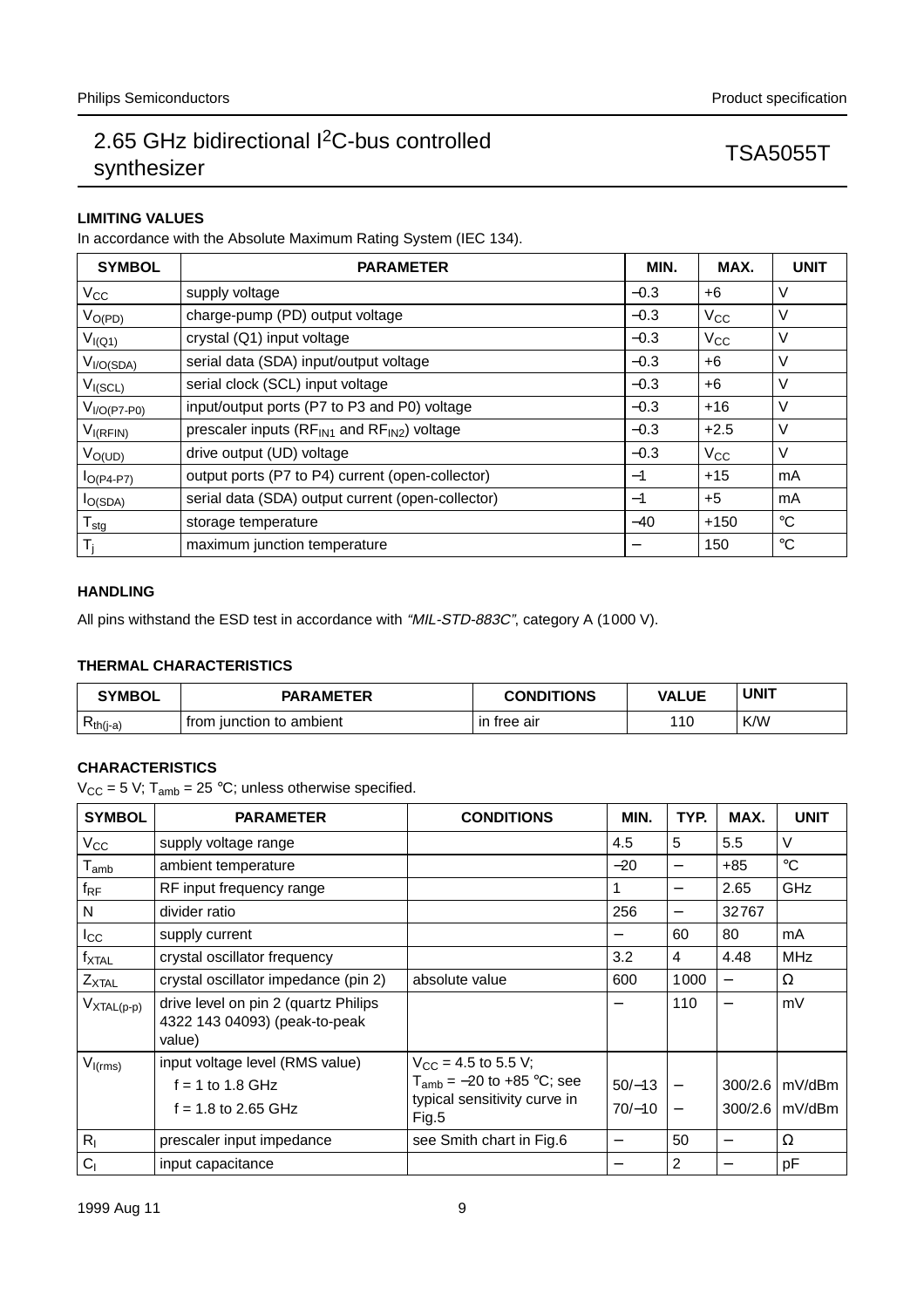| <b>SYMBOL</b>   | <b>PARAMETER</b>                                    | <b>CONDITIONS</b>                 | MIN.                     | TYP.                     | MAX.                     | <b>UNIT</b>  |
|-----------------|-----------------------------------------------------|-----------------------------------|--------------------------|--------------------------|--------------------------|--------------|
|                 | Output ports P3 and P0 (current limited)            |                                   |                          |                          |                          |              |
| $I_{LO}$        | leakage current                                     | $V_0 = 13.5 V$                    | $\overline{\phantom{0}}$ | $\overline{\phantom{0}}$ | 10                       | μA           |
| los             | output sink current                                 | $V_0$ = 13.5 V                    | 0.7                      | 1                        | 1.5                      | mA           |
|                 | Output ports P7 to P4 (open collector); see note 1  |                                   |                          |                          |                          |              |
| I <sub>LO</sub> | leakage current                                     | $V_0 = 13.5 V$                    | —                        | $\overline{\phantom{0}}$ | 10                       | μA           |
| $V_{OL}$        | output voltage LOW                                  | $Io$ = 10 mA; note 2              |                          |                          | 0.7                      | $\vee$       |
|                 | Input ports P6 and P3                               |                                   |                          |                          |                          |              |
| Iщ              | input current HIGH                                  | $V_{\text{IH}}$ = 13.5 V          | $\overline{\phantom{0}}$ | $\qquad \qquad -$        | 10                       | $\mu$ A      |
| Ιı              | input current LOW                                   | $V_{IL} = 0 V$                    | $-10$                    |                          |                          | μA           |
|                 | Input ports P7, P5 and P4                           |                                   |                          |                          |                          |              |
| $V_{\text{IH}}$ | input voltage HIGH                                  |                                   | 2.7                      | $\overline{\phantom{0}}$ | $\overline{\phantom{0}}$ | V            |
| $V_{IL}$        | input voltage LOW                                   |                                   |                          |                          | 0.8                      | $\vee$       |
| I <sub>IH</sub> | input current HIGH                                  | $V_{\text{IH}} = 13.5 \text{ V}$  | $\overline{\phantom{0}}$ | $\qquad \qquad -$        | 10                       | μA           |
| Iμ              | input current LOW                                   | $V_{IL} = 0 V$                    | $-10$                    | $\overline{\phantom{0}}$ | $\overline{\phantom{0}}$ | μA           |
|                 | <b>Bus inputs SCL and SDA</b>                       |                                   |                          |                          |                          |              |
| $V_{\text{IH}}$ | input voltage HIGH                                  |                                   | 3                        | $\qquad \qquad -$        | 5.5                      | V            |
| $V_{IL}$        | input voltage LOW                                   |                                   | $\overline{\phantom{0}}$ |                          | 1.5                      | $\vee$       |
| Iін             | input current HIGH                                  | $V_{IH} = 5 V$ ; $V_{CC} = 0 V$   | $\overline{\phantom{0}}$ | $\qquad \qquad -$        | 10                       | μA           |
|                 |                                                     | $V_{IH} = 5 V$ ; $V_{CC} = 5 V$   | $\overline{\phantom{0}}$ | $\equiv$                 | 10                       | μA           |
| Ιı              | input current LOW                                   | $V_{IL} = 0 V; V_{CC} = 0 V$      | $-10$                    | $\overline{a}$           | —                        | μA           |
|                 |                                                     | $V_{IL} = 0 V$ ; $V_{CC} = 5 V$   | $-10$                    | $\overline{a}$           |                          | $\mu$ A      |
|                 | <b>Output SDA (open-collector)</b>                  |                                   |                          |                          |                          |              |
| Іон             | leakage current                                     | $V_{OH} = 5.5 V$                  | —                        | $\qquad \qquad -$        | 10                       | μA           |
| V <sub>OL</sub> | output voltage                                      | $I_{OL} = 3 mA$                   | $\overline{\phantom{0}}$ | $\overline{\phantom{0}}$ | 0.4                      | $\mathsf{V}$ |
|                 | <b>Charge-pump output PD</b>                        |                                   |                          |                          |                          |              |
| I <sub>ОН</sub> | output current HIGH (absolute value)                | $CP = 1$                          | 90                       | 220                      | 300                      | μA           |
| l <sub>OL</sub> | output current LOW (absolute value)                 | $CP = 0$                          | 22                       | 50                       | 75                       | μA           |
| $V_{\rm O}$     | output voltage                                      | in-lock                           | 1.5                      |                          | 2.5                      | $\sf V$      |
| $I_{O(leak)}$   | off-state leakage current                           | $TO = 1$                          | $-5$                     | $\overline{\phantom{0}}$ | $+5$                     | nA           |
|                 | Operational amplifier output UD (test mode: T0 = 1) |                                   |                          |                          |                          |              |
| Vo              | output voltage                                      | $V_{O(PD)} = 0 V$                 | —                        | $\qquad \qquad -$        | 100                      | mV           |
|                 | output voltage when switched off                    | T0 = 1; OS = 1; $V_{O(PD)}$ = 2 V |                          | $\overline{\phantom{0}}$ | 250                      | mV           |
| $h_{FE}$        | operational amplifier current gain                  | $TO = 1, OS = 0; VO(PD) = 2 V$    | 2000                     |                          |                          |              |
|                 | $I_{O(UD)}$                                         | $I_{O(UD)} = 10 \mu A$            |                          |                          |                          |              |
|                 | $I_{O(PD)} - I_{O(PD \text{ leak})}$                |                                   |                          |                          |                          |              |

## **Notes**

1. When a port is active, the collector voltage must not exceed 6 V.

2. Measured with a single open-collector active.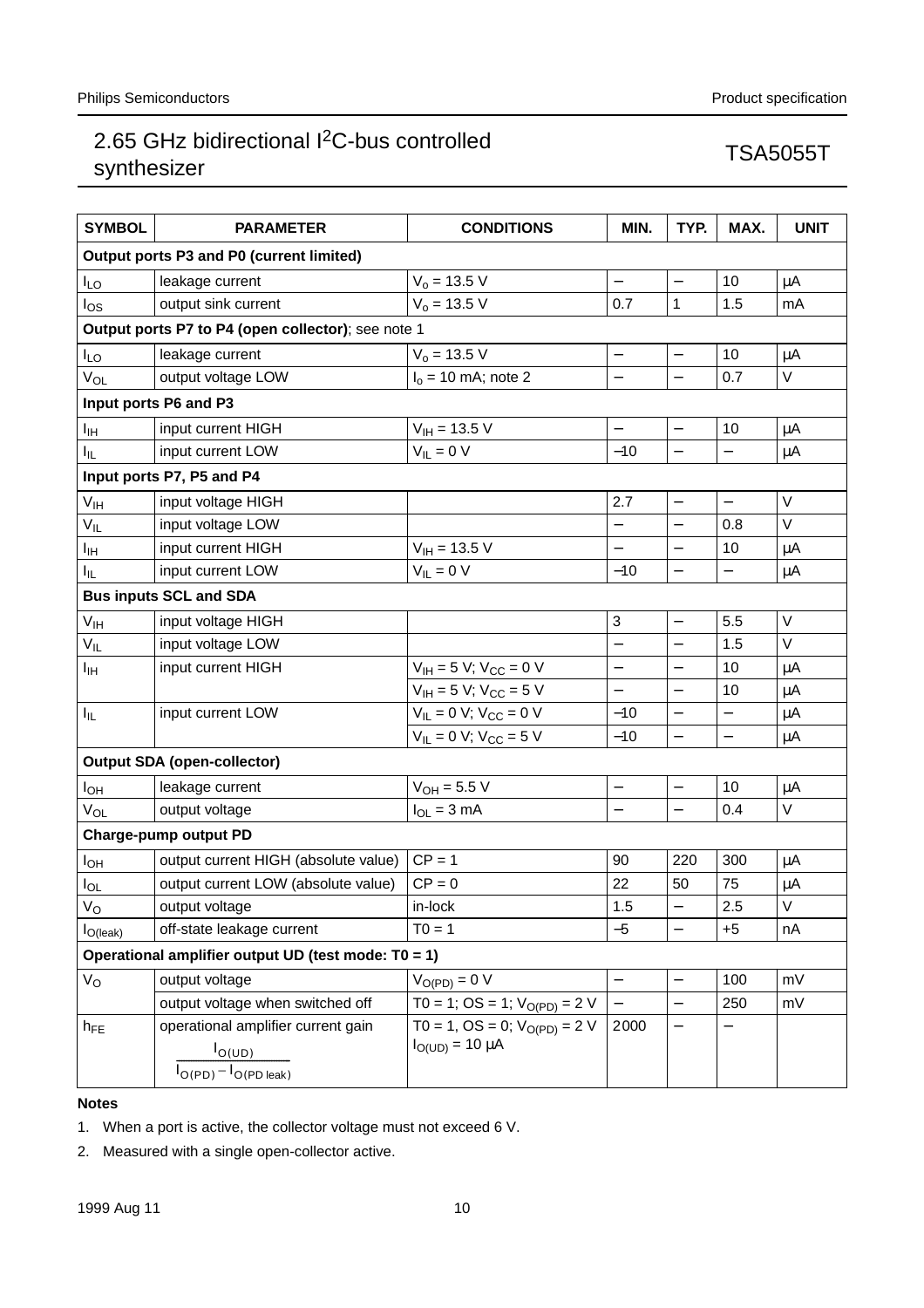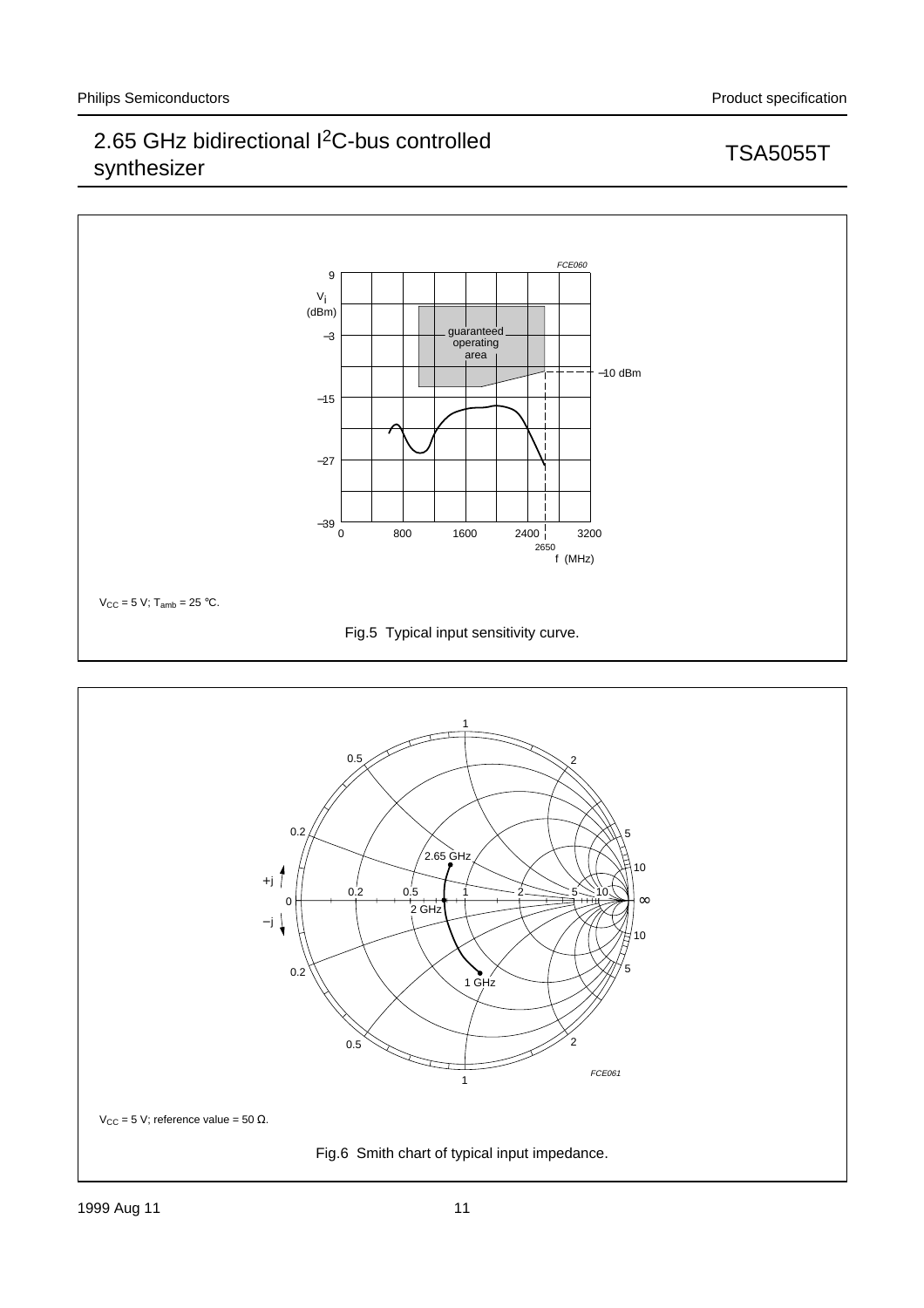## **FLOCK FLAG DEFINITION (FL)**

When the FL flag is 1, the maximum frequency deviation (∆f) from stable frequency can be expressed as follows:

$$
\Delta f\,=\,\pm\biggl(\frac{K_{VCO}}{K_O}\times I_{CP}\times\frac{C1+C2}{C1\times C2}\biggr)
$$

where:

 $K_{VCO}$  = oscillator slope (Hz/V)

 $I_{CP}$  = charge-pump current (A)

$$
K_O = 4 \times 10^6
$$

C1 and C2 = loop filter capacitors.

## **Flock flag settings**

| <b>PARAMETER</b>                                             | MIN. | MAX. | UNIT |
|--------------------------------------------------------------|------|------|------|
| Time span between actual phase lock and FL-flag setting      | 1024 | 1152 | μs   |
| Time span between the loop losing lock and FL-flag resetting |      | 128  | μs   |

## **Flock flag application**

- $K_{VCO} = 50$  MHz/V
- $I_{CP} = 220 \mu A$
- $C1 = 180$  nF
- $C2 = 39$  nF
- $\Delta f = \pm 85.8$  kHz.

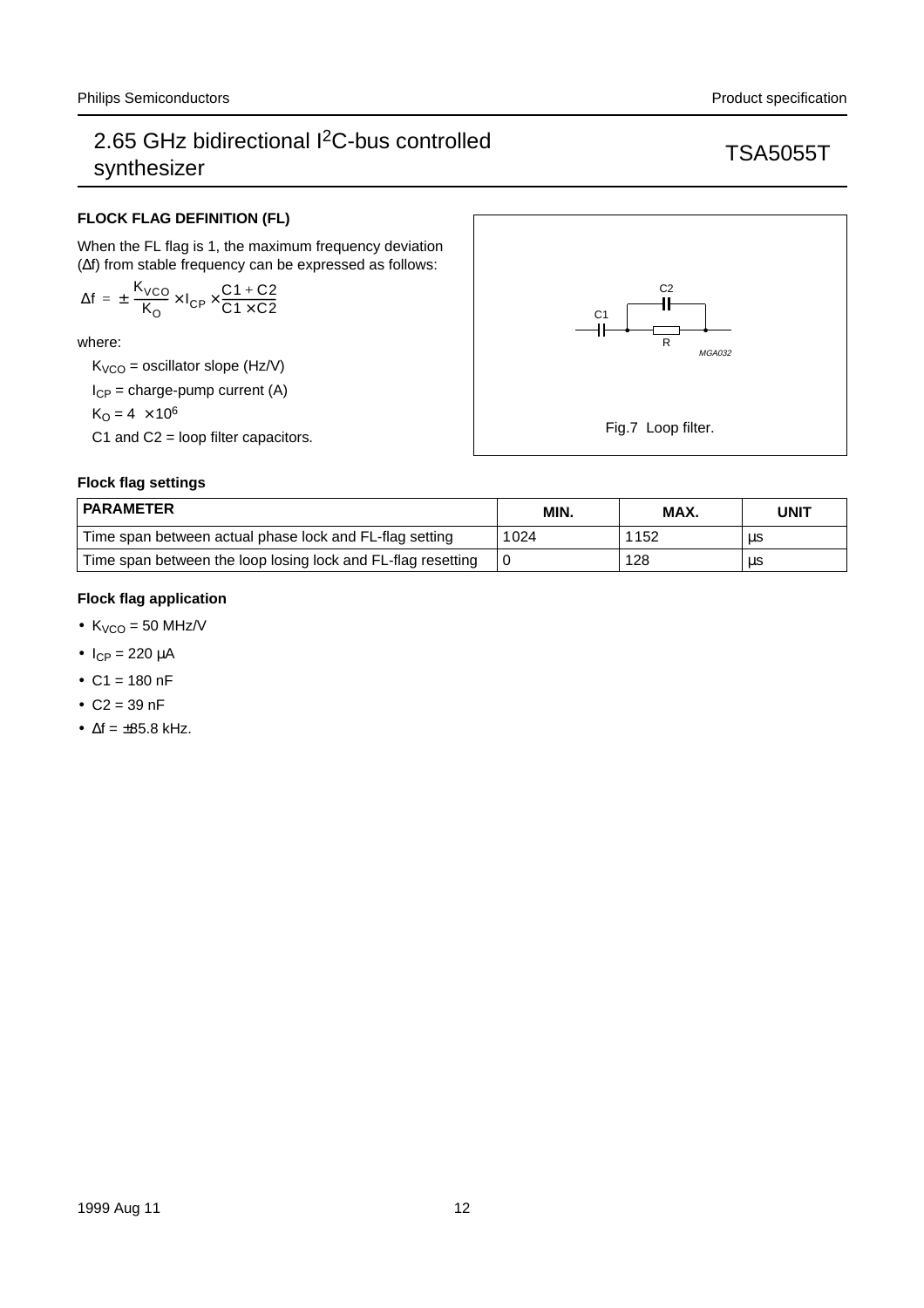## **EQUIVALENT INPUT CIRCUITS**

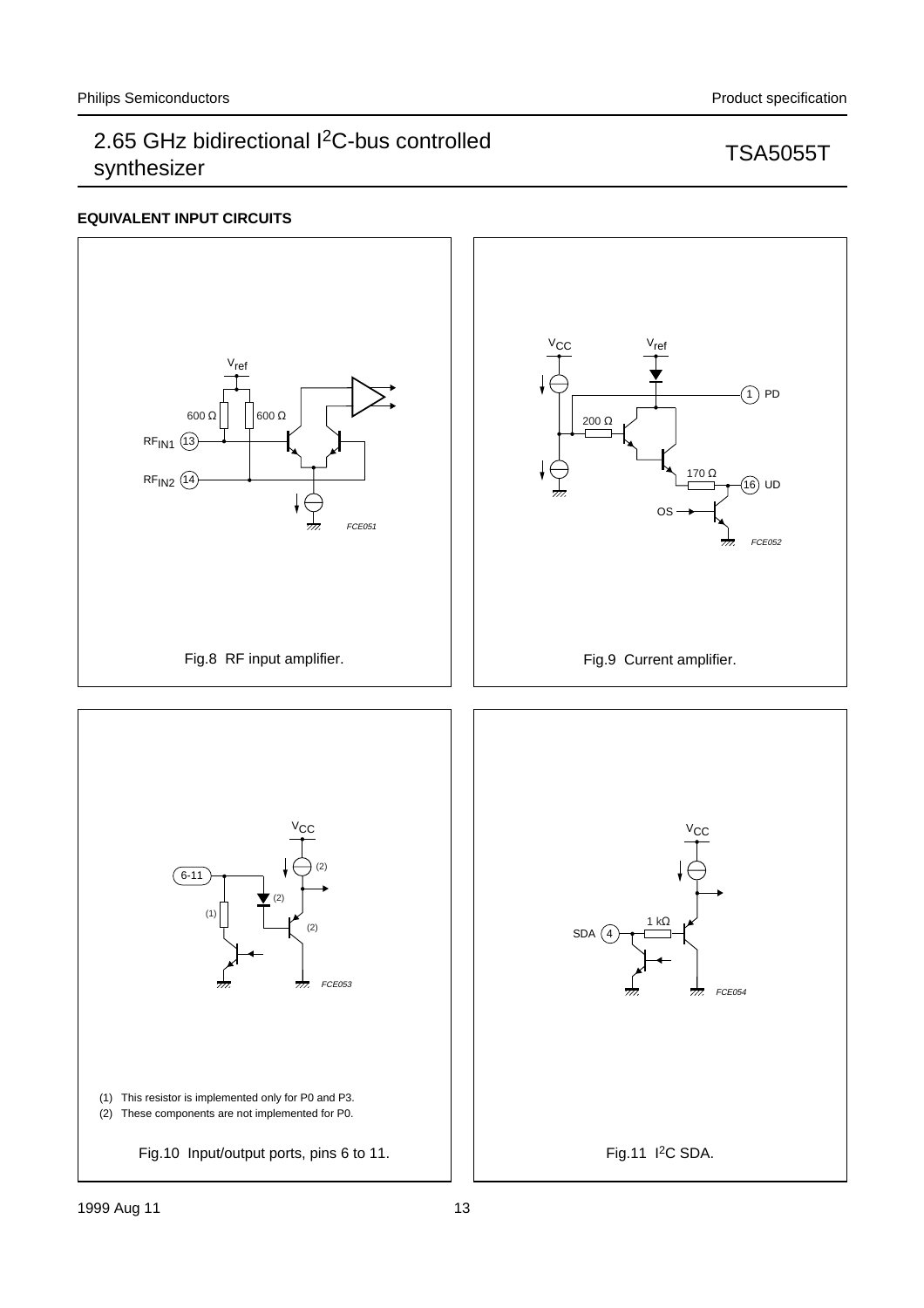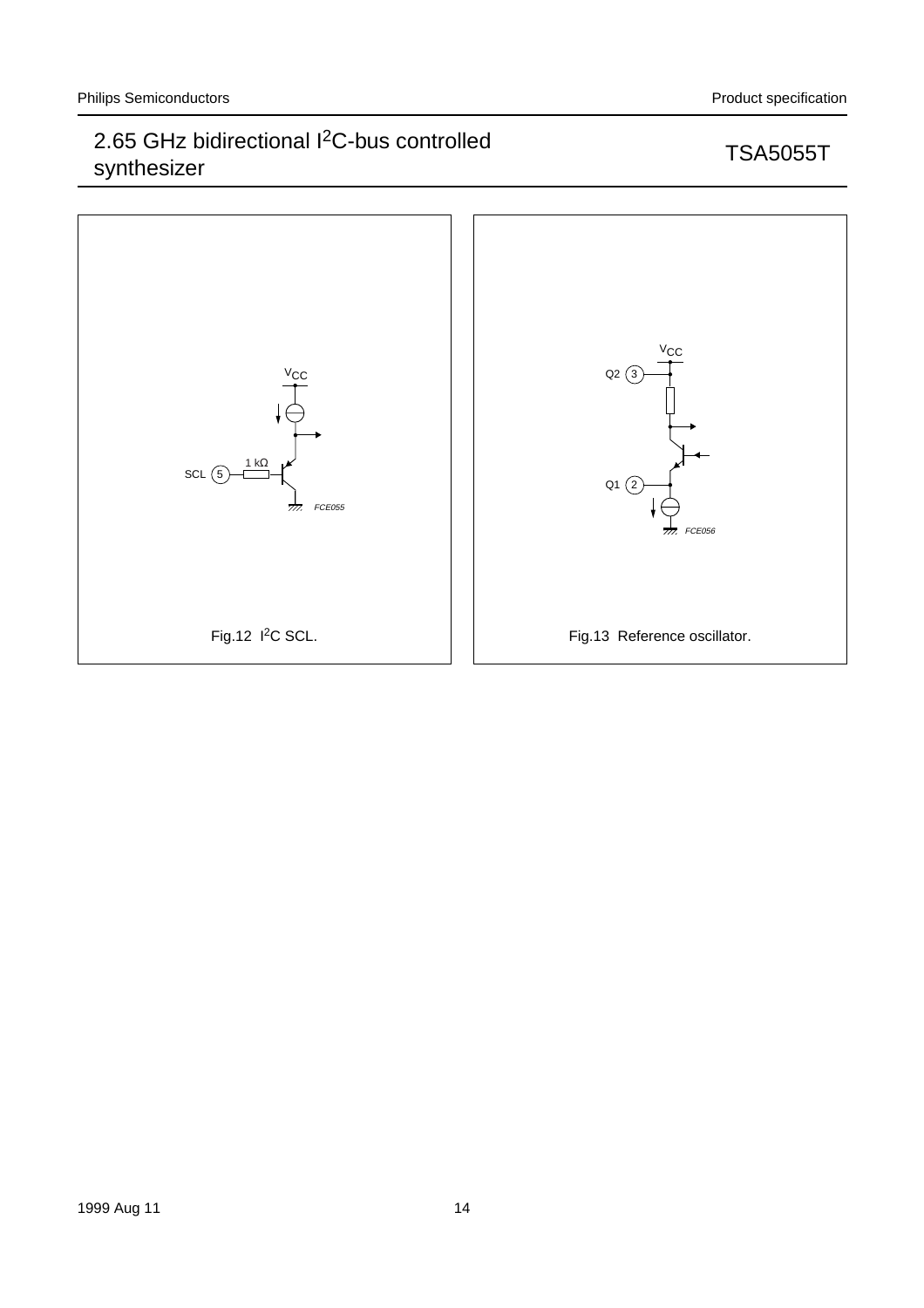## **PACKAGE OUTLINE**

**SO16: plastic small outline package; 16 leads; body width 3.9 mm SOT109-1**



1. Plastic or metal protrusions of 0.15 mm maximum per side are not included.

| <b>OUTLINE</b><br><b>VERSION</b> | <b>REFERENCES</b> |                 |             |  | <b>EUROPEAN</b>   |                             |
|----------------------------------|-------------------|-----------------|-------------|--|-------------------|-----------------------------|
|                                  | <b>IEC</b>        | <b>JEDEC</b>    | <b>EIAJ</b> |  | <b>PROJECTION</b> | <b>ISSUE DATE</b>           |
| SOT109-1                         | 076E07S           | <b>MS-012AC</b> |             |  | $\bigoplus$       | $-95 - 01 - 23$<br>97-05-22 |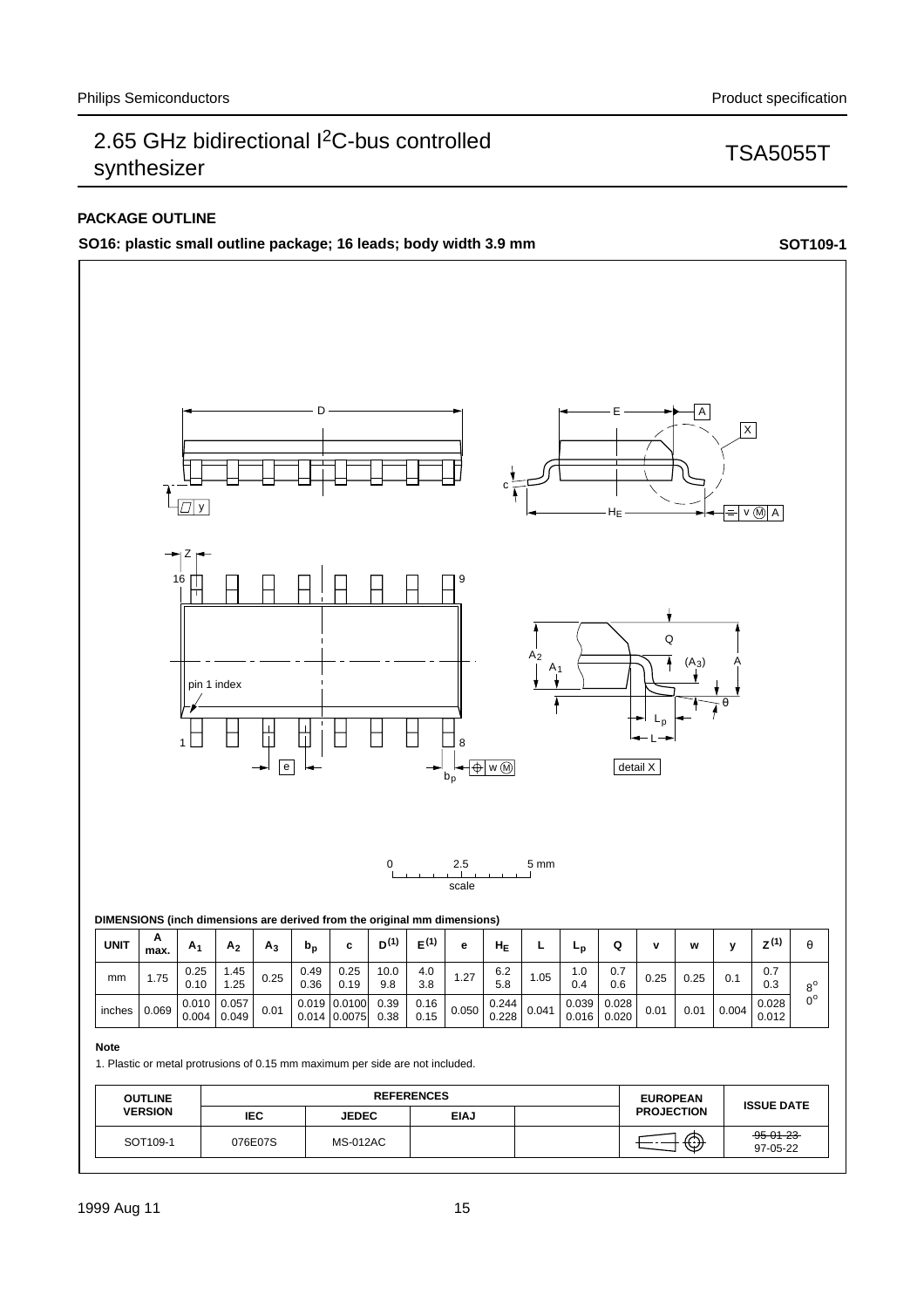## **SOLDERING**

## **Introduction to soldering surface mount packages**

This text gives a very brief insight to a complex technology. A more in-depth account of soldering ICs can be found in our "Data Handbook IC26; Integrated Circuit Packages" (document order number 9398 652 90011).

There is no soldering method that is ideal for all surface mount IC packages. Wave soldering is not always suitable for surface mount ICs, or for printed-circuit boards with high population densities. In these situations reflow soldering is often used.

## **Reflow soldering**

Reflow soldering requires solder paste (a suspension of fine solder particles, flux and binding agent) to be applied to the printed-circuit board by screen printing, stencilling or pressure-syringe dispensing before package placement.

Several methods exist for reflowing; for example, infrared/convection heating in a conveyor type oven. Throughput times (preheating, soldering and cooling) vary between 100 and 200 seconds depending on heating method.

Typical reflow peak temperatures range from 215 to 250 °C. The top-surface temperature of the packages should preferable be kept below 230 °C.

## **Wave soldering**

Conventional single wave soldering is not recommended for surface mount devices (SMDs) or printed-circuit boards with a high component density, as solder bridging and non-wetting can present major problems.

To overcome these problems the double-wave soldering method was specifically developed.

If wave soldering is used the following conditions must be observed for optimal results:

- Use a double-wave soldering method comprising a turbulent wave with high upward pressure followed by a smooth laminar wave.
- For packages with leads on two sides and a pitch (e):
	- larger than or equal to 1.27 mm, the footprint longitudinal axis is **preferred** to be parallel to the transport direction of the printed-circuit board;
	- smaller than 1.27 mm, the footprint longitudinal axis **must** be parallel to the transport direction of the printed-circuit board.

The footprint must incorporate solder thieves at the downstream end.

• For packages with leads on four sides, the footprint must be placed at a 45° angle to the transport direction of the printed-circuit board. The footprint must incorporate solder thieves downstream and at the side corners.

During placement and before soldering, the package must be fixed with a droplet of adhesive. The adhesive can be applied by screen printing, pin transfer or syringe dispensing. The package can be soldered after the adhesive is cured.

Typical dwell time is 4 seconds at 250 °C. A mildly-activated flux will eliminate the need for removal of corrosive residues in most applications.

## **Manual soldering**

Fix the component by first soldering two diagonally-opposite end leads. Use a low voltage (24 V or less) soldering iron applied to the flat part of the lead. Contact time must be limited to 10 seconds at up to 300 °C.

When using a dedicated tool, all other leads can be soldered in one operation within 2 to 5 seconds between 270 and 320 °C.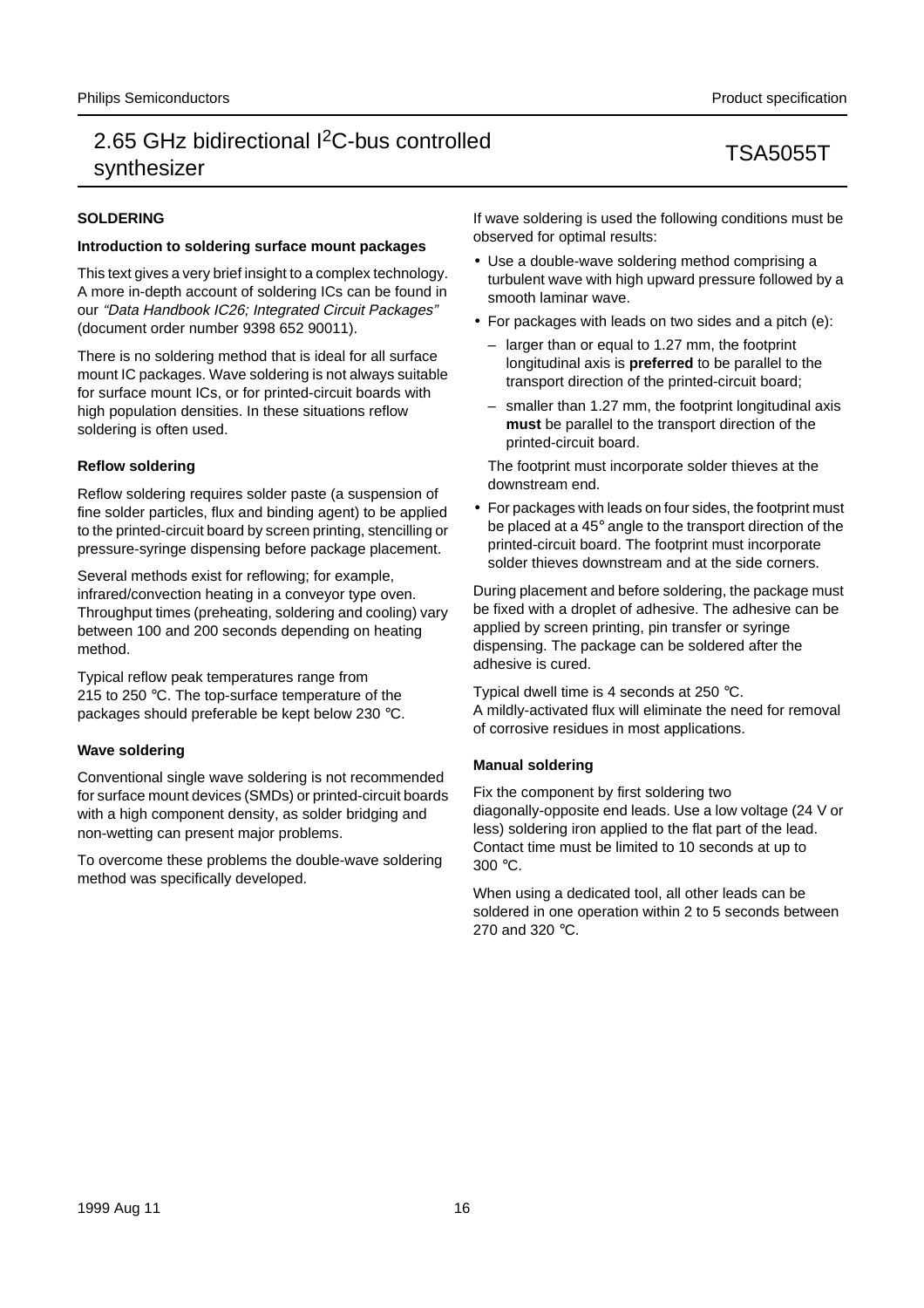## **Suitability of surface mount IC packages for wave and reflow soldering methods**

| <b>PACKAGE</b>                  | <b>SOLDERING METHOD</b>        |                       |  |  |
|---------------------------------|--------------------------------|-----------------------|--|--|
|                                 | <b>WAVE</b>                    | REFLOW <sup>(1)</sup> |  |  |
| BGA, SQFP                       | not suitable                   | suitable              |  |  |
| HLQFP, HSQFP, HSOP, HTSSOP, SMS | not suitable $(2)$             | suitable              |  |  |
| $PLCC(3)$ , SO, SOJ             | suitable                       | suitable              |  |  |
| LQFP, QFP, TQFP                 | not recommended $(3)(4)$       | suitable              |  |  |
| SSOP, TSSOP, VSO                | not recommended <sup>(5)</sup> | suitable              |  |  |

## **Notes**

- 1. All surface mount (SMD) packages are moisture sensitive. Depending upon the moisture content, the maximum temperature (with respect to time) and body size of the package, there is a risk that internal or external package cracks may occur due to vaporization of the moisture in them (the so called popcorn effect). For details, refer to the Drypack information in the "Data Handbook IC26; Integrated Circuit Packages; Section: Packing Methods".
- 2. These packages are not suitable for wave soldering as a solder joint between the printed-circuit board and heatsink (at bottom version) can not be achieved, and as solder may stick to the heatsink (on top version).
- 3. If wave soldering is considered, then the package must be placed at a  $45^\circ$  angle to the solder wave direction. The package footprint must incorporate solder thieves downstream and at the side corners.
- 4. Wave soldering is only suitable for LQFP, TQFP and QFP packages with a pitch (e) equal to or larger than 0.8 mm; it is definitely not suitable for packages with a pitch (e) equal to or smaller than 0.65 mm.
- 5. Wave soldering is only suitable for SSOP and TSSOP packages with a pitch (e) equal to or larger than 0.65 mm; it is definitely not suitable for packages with a pitch (e) equal to or smaller than 0.5 mm.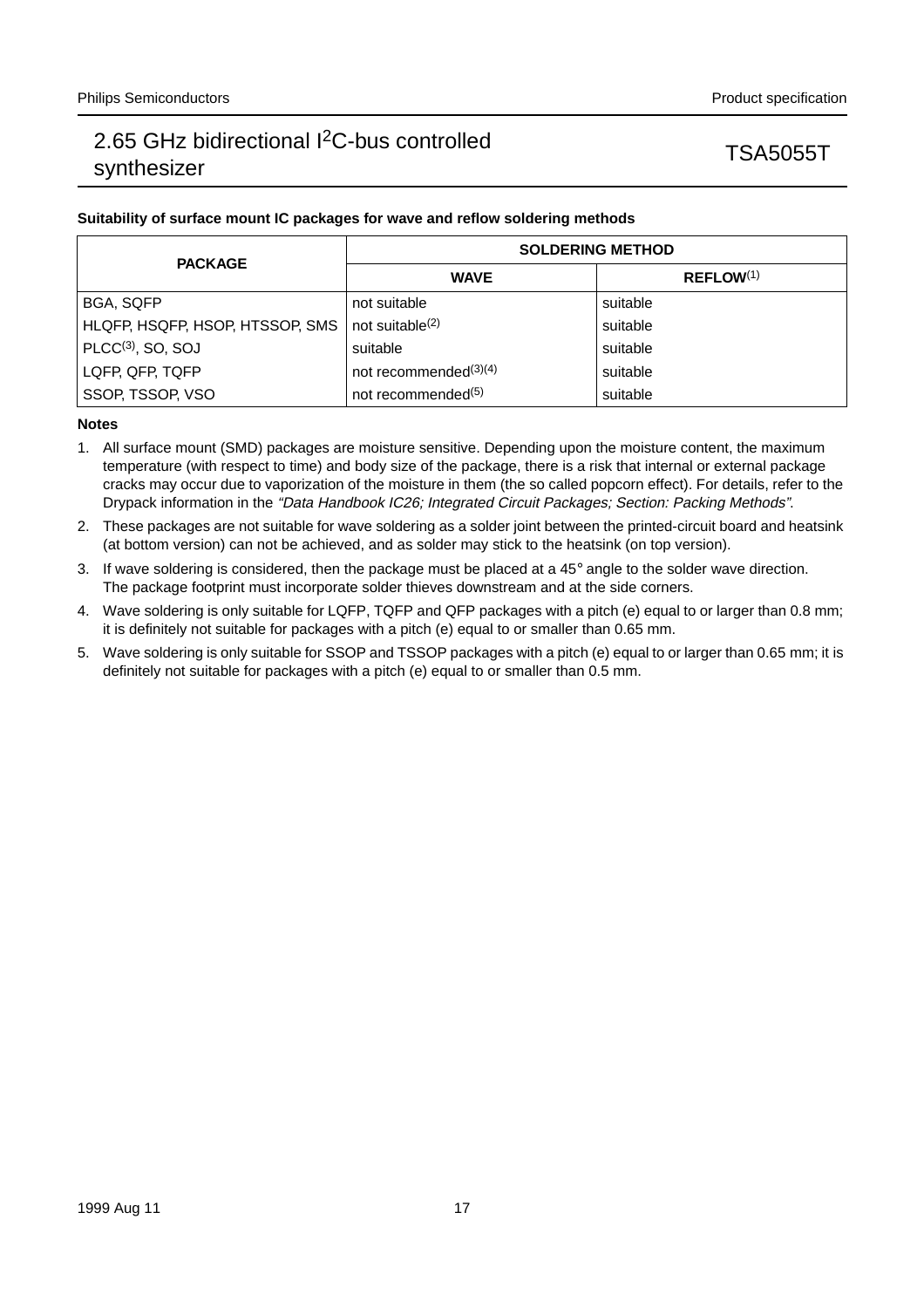## **DEFINITIONS**

| Data sheet status                                                                                                                                                                                                                                                                                                                                                                                                                                                  |                                                                                       |  |  |  |  |
|--------------------------------------------------------------------------------------------------------------------------------------------------------------------------------------------------------------------------------------------------------------------------------------------------------------------------------------------------------------------------------------------------------------------------------------------------------------------|---------------------------------------------------------------------------------------|--|--|--|--|
| Objective specification                                                                                                                                                                                                                                                                                                                                                                                                                                            | This data sheet contains target or goal specifications for product development.       |  |  |  |  |
| Preliminary specification                                                                                                                                                                                                                                                                                                                                                                                                                                          | This data sheet contains preliminary data; supplementary data may be published later. |  |  |  |  |
| Product specification                                                                                                                                                                                                                                                                                                                                                                                                                                              | This data sheet contains final product specifications.                                |  |  |  |  |
| <b>Limiting values</b>                                                                                                                                                                                                                                                                                                                                                                                                                                             |                                                                                       |  |  |  |  |
| Limiting values given are in accordance with the Absolute Maximum Rating System (IEC 134). Stress above one or<br>more of the limiting values may cause permanent damage to the device. These are stress ratings only and operation<br>of the device at these or at any other conditions above those given in the Characteristics sections of the specification<br>is not implied. Exposure to limiting values for extended periods may affect device reliability. |                                                                                       |  |  |  |  |
| <b>Application information</b>                                                                                                                                                                                                                                                                                                                                                                                                                                     |                                                                                       |  |  |  |  |

Where application information is given, it is advisory and does not form part of the specification.

## **LIFE SUPPORT APPLICATIONS**

These products are not designed for use in life support appliances, devices, or systems where malfunction of these products can reasonably be expected to result in personal injury. Philips customers using or selling these products for use in such applications do so at their own risk and agree to fully indemnify Philips for any damages resulting from such improper use or sale.

## **PURCHASE OF PHILIPS I2C COMPONENTS**



Purchase of Philips I<sup>2</sup>C components conveys a license under the Philips' I<sup>2</sup>C patent to use the components in the I2C system provided the system conforms to the I2C specification defined by Philips. This specification can be ordered using the code 9398 393 40011.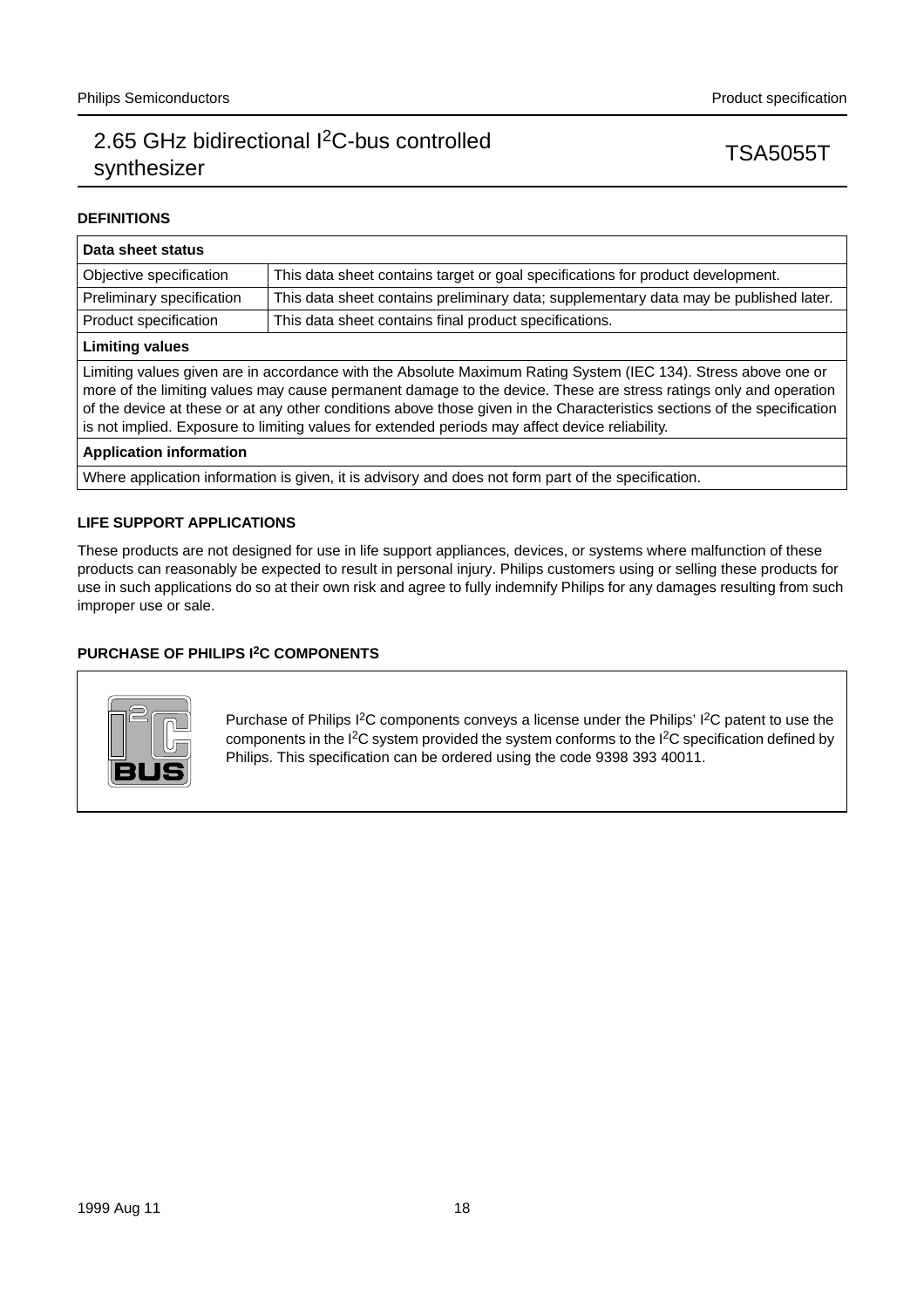**NOTES**